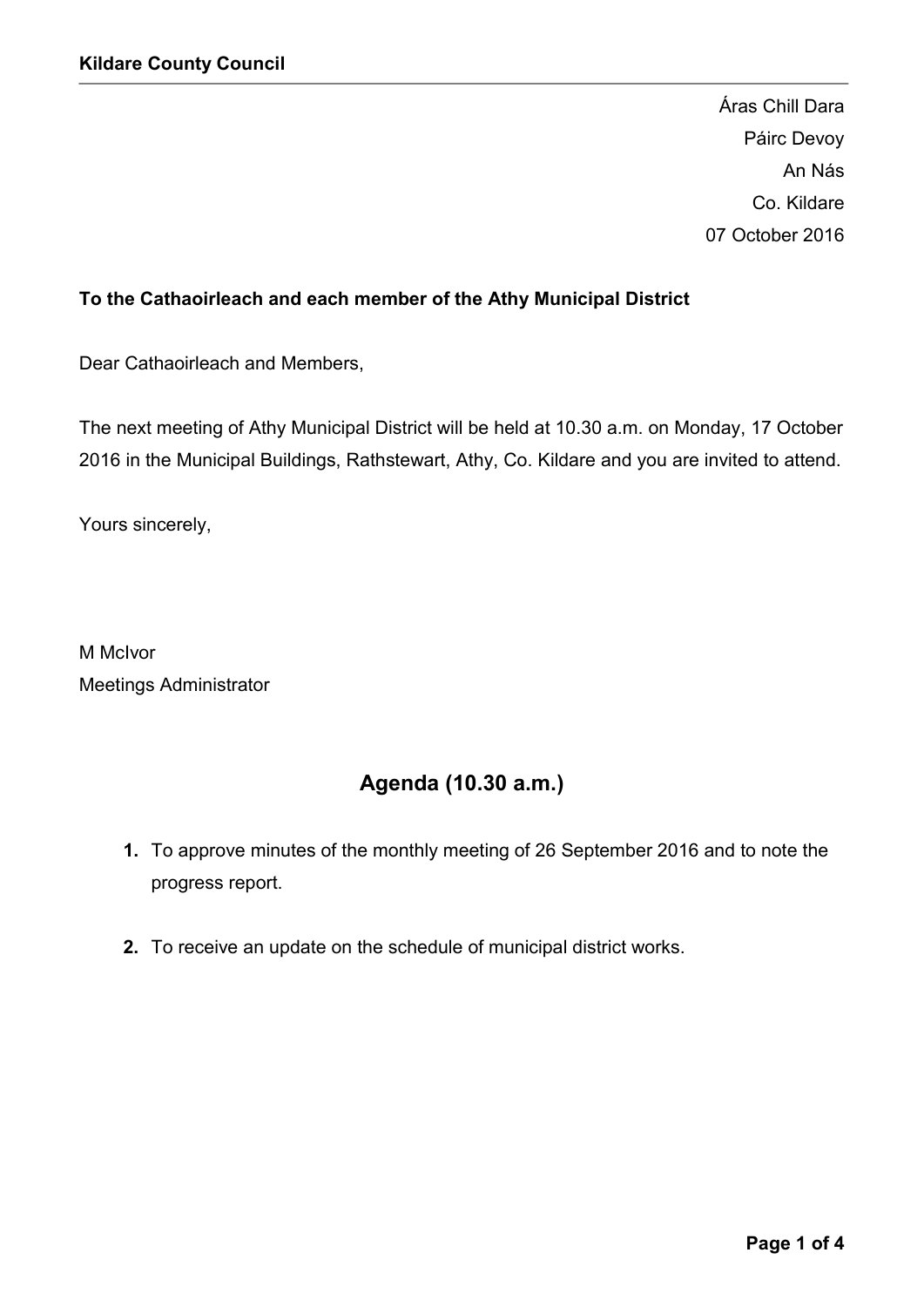# Roads, Transportation and Public Safety (10:40 a.m.)

3. To receive an update on progress on the Athy Distributor Road.

#### **Motions**

### 4. Councillor Miley

That the council ensure that services e.g. sewage water and ducting for utilities are part of the new Southern distributor road for Athy.

#### 5. Councillor Redmond

That we immediately call for Irish rail to upgrade the Athy station and service affecting members of the traveling public from and to from the town of Athy.

#### 6. Councillor Redmond

That the Athy Municipal District be the first area to pilot a speed ramp policy.

# 7. Councillor Wall

That the council confirm to its members the up to date position with the proposed speed limits and signs in the housing estates of the area, can additional estates be added to the proposed scheme and can the council confirm where the funding for this work will come from?

#### Questions

# 8. Councillor Redmond

Is all council machinery in the Athy municipal District such as tractors, service and emergency vehicles up to Government standards?

# 9. Councillor Dalton

Can an update be given on proposals to provide for traffic management at junctions off the old Dublin road in Monasterevin?

# 10.Councillor Breslin

Following recent special meeting regarding the serious traffic issues at Convent View and Mount Hawkins, Athy can an update be given on the 10 measures identified which may assist in solving the problem?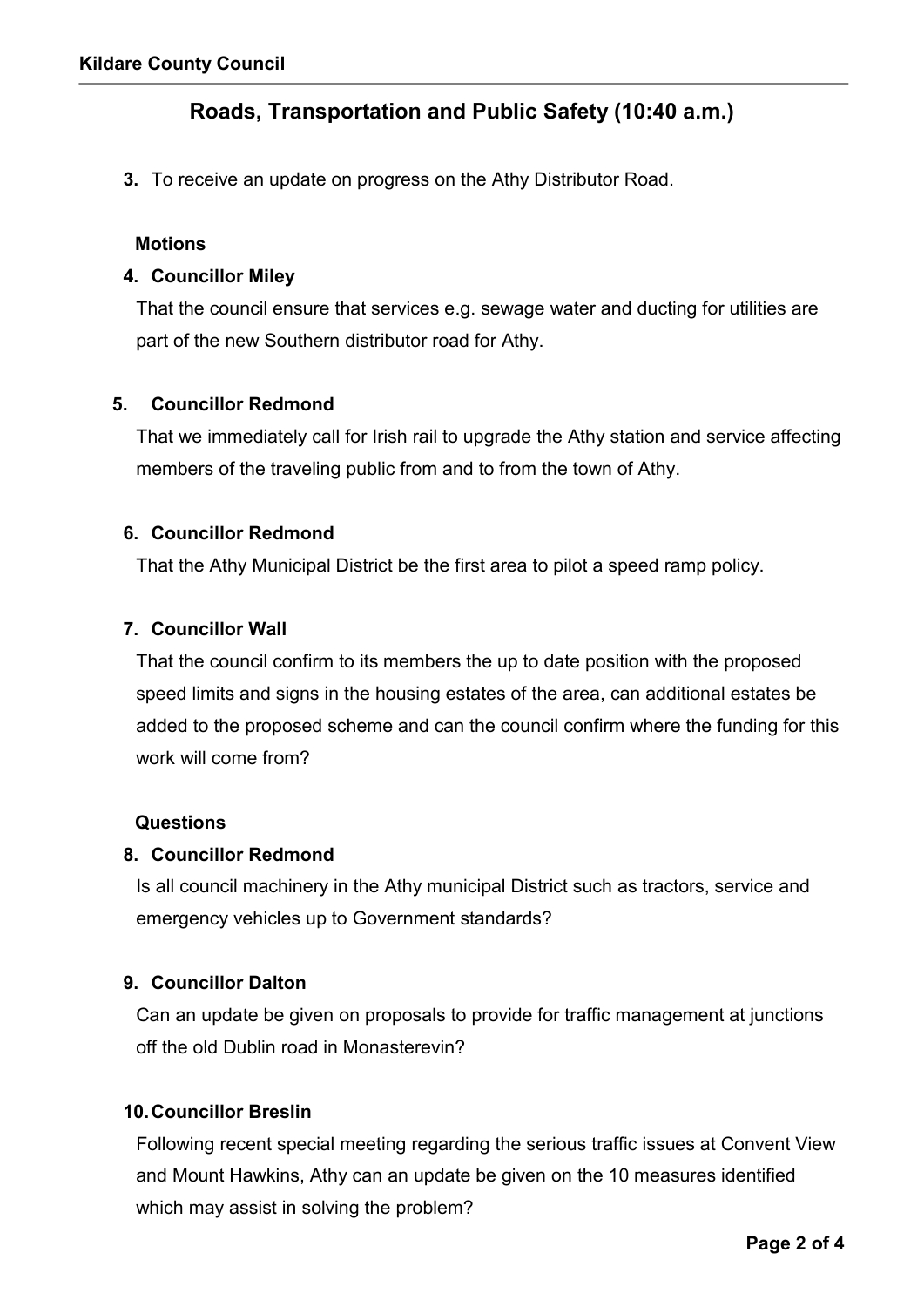# Water Services and Environment (10.55 a.m.)

11.To receive an update on the improvements on the sewerage network planned for Narraghmore.

#### Motion

### 12.Councillor Breslin

That the hedging adjacent to the roadway at the Bull Ring Kildangan be cut given that this is public footpath and is nearly impassable at present.

#### **Questions**

#### 13.Councillor Redmond

Is it possible to have flooding looked at in Levistown?

#### 14.Councillor Miley

Can the council give an update on the sewage treatment plants in Kilmead? At what stage are negotiations at in taking the new system in charge. How much is it costing Irish Water and the council to tanker sewage from this plant and Narraghmore plant on a weekly basis?

# Planning, Community and Culture (11.10 a.m.)

15.To consider Proposed Variation 1 of the Athy Town Development Plan 2012 - 2018. (report already circulated).

#### **Motions**

#### 16.Councillor Wall

That given the positive developments regarding the library and sheltered housing on the Dominican site in Athy, that the council now also develop their purchased lands here for a water sports centre to incorporate a home for those local water based clubs without a home and be ready for the Blueway.